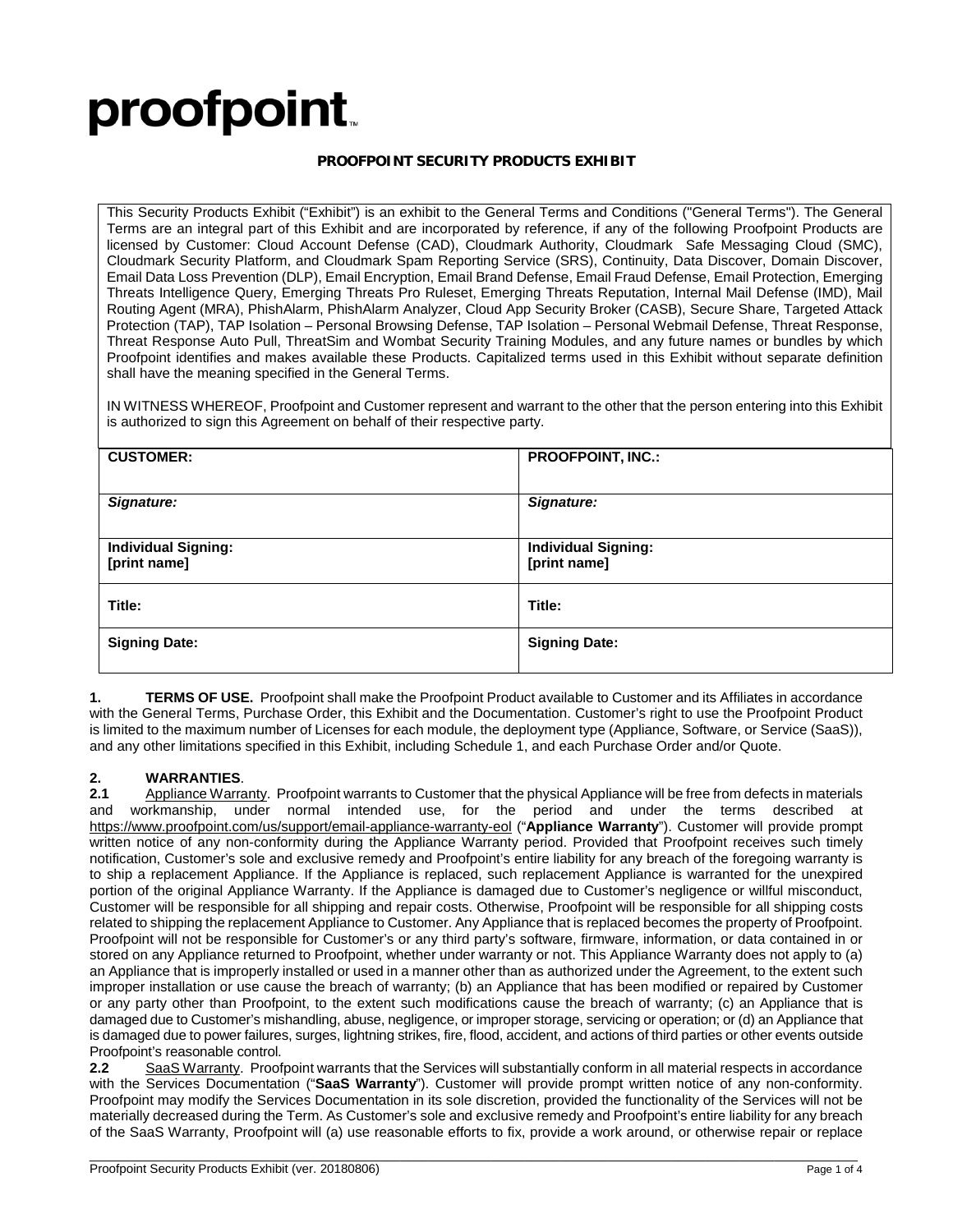the Service or, if Proofpoint is unable to do so, (b) terminate this Exhibit and return the Subscription Fees paid to Proofpoint or Reseller for such allegedly defective Services for the period commencing from Customer's notice of nonconformity through the remainder of the Initial Term or Extension Term, as applicable.<br>2.3 Software Warranty. Proofpoint warrants that for a period

**2.3** Software Warranty. Proofpoint warrants that for a period of three (3) months following delivery of the Software to Customer it will function in substantial conformance in all material respects with the Documentation ("**Software Warranty**"). Proofpoint may modify the Documentation in its sole discretion, provided the functionality of the Software will not be materially decreased during the Term. Customer will provide prompt written notice of any non-conformity. The Software Warranty does not apply to: (a) Software that has been modified by any party other than Proofpoint; or (b) Software that has been improperly installed or used in a manner other than as authorized under the Agreement to the extent such modification(s) or improper installation cause the Software to be nonconforming. As Customer's sole and exclusive remedy and Proofpoint's entire liability for any breach of the foregoing warranty, Proofpoint will (x) use reasonable efforts to fix, provide a work around, or otherwise repair or replace the Software or, if Proofpoint is unable to do so, (y) terminate this Exhibit and return the Subscription Fees paid to Proofpoint or Reseller for such allegedly defective Software for the period commencing from Customer's notice of nonconformity through the remainder of the Initial Term or Extension Term, as applicable. If the non-conforming Software was included with an Appliance and if, in the parties' reasonable judgment, the functionality or utility of the physical Appliance is materially impacted as a result of Proofpoint's termination of Customer's right to use the non-conforming Software under this Section 2.3, Customer may return the physical Appliance in accordance with the return provisions specified in Section 2.1 and Proofpoint will refund the fees paid to Proofpoint for such physical Appliance. If Customer has purchased the physical Appliance through a Reseller, then Reseller shall refund the foregoing fees to Customer.<br>2.4 Disclaimer. PROOFPOINT DOES NOT WARRANT THE ACCURACY OF THE

**2.4** Disclaimer. PROOFPOINT DOES NOT WARRANT THE ACCURACY OF THE INTENDED EMAIL BLOCKING OF ANY MAIL MESSAGE, THAT THE PROOFPOINT PRODUCTS (SOFTWARE, APPLIANCE, OR SERVICE) WILL MEET CUSTOMER'S REQUIREMENTS OR THAT EMAIL WILL NOT BE LOST OR THAT THE PROOFPOINT PRODUCTS WILL NOT GIVE FALSE POSITIVE OR FALSE NEGATIVE RESULTS OR THAT ALL SPAM AND VIRUSES WILL BE ELIMINATED OR THAT LEGITIMATE MESSAGES WILL NOT BE OCCASIONALLY QUARANTINED AS SPAM. PROOFPOINT DOES NOT WARRANT THE OPERATION OF THE PROOFPOINT PRODUCTS WILL BE UNINTERRUPTED OR ERROR-FREE OR THAT ALL SOFTWARE ERRORS WILL BE CORRECTED.

**3. APPLIANCE SHIPMENT, DELIVERY, TITLE, RISK OF LOSS**. Proofpoint will ship the physical Appliance Ex Works (Proofpoint's facility), as defined by Incoterms 2010. Unless specified in advance by Customer, Proofpoint will select the carrier in its own discretion. Customer will be responsible for all freight, packing, duties, import fees and related taxes, insurance and other shipping-related expenses from Proofpoint's location. Title to the physical Appliance (excluding any software or firmware embedded in the Appliance) and risk of loss will pass to Customer upon Proofpoint's delivery of the physical Appliance to the carrier. Any Software Updates shall be delivered via file transfer protocol unless physical shipment (e.g. compact disk) is specifically requested by Customer.

**4. SERVICE LEVEL AGREEMENT**. Proofpoint provides a Service Level Agreement ("SLA") for some of the Proofpoint Services. The SLA is posted on Proofpoint's website at [http://www.proofpoint.com/license.](http://www.proofpoint.com/license) In the event of a breach of the foregoing warranty, as Customer's sole and exclusive remedy, Proofpoint will provide the remedy set forth in the respective SLA.

## **5. PROOFPOINT'S LICENSE**.

**5.1** During the Term of the Agreement Customer hereby grants to Proofpoint and its service providers a worldwide, limited term license to collect and process certain Customer Confidential Information, Customer Data and Personal Data for: (a) abuse and threat awareness, detection and prevention, (b) compliance, and (c) security purposes; in accordance with the Agreement. Proofpoint will not sell any Customer Confidential Information, Customer Data, or Personal Data to third parties for marketing purposes.<br>5.2 C

**5.2** Customer acknowledges and agrees that development of Threat Analytics from Proofpoint's ecosystem is critical to the functionality of the Proofpoint Products. Customer hereby grants a worldwide license to Proofpoint to collect Threat Analytics during the Term of the Agreement. Further, Customer hereby grants a worldwide license to Proofpoint to use Threat Analytics to maintain, improve and enhance Proofpoint services; provided that if Customer provides written legal notice to Proofpoint on or after expiration or termination of the applicable Proofpoint Services instructing Proofpoint to delete any Personal Data included in Threat Analytics it will be deleted within 18 months of such notice. This Section 5.2 survives termination and expiration of the Agreement.

#### **SCHEDULE 1 PRODUCT SPECIFIC TERMS**

**Cloudmark Products.** Cloudmark Products include Cloudmark Authority, Cloudmark Safe Messaging Cloud (SMC), and Cloudmark Spam Reporting Service (SRS). Notwithstanding anything to the contrary in the General Terms and Conditions, the parties hereby agree that Work Product resulting from Professional Services for Cloudmark Products includes Customer configurations. Proofpoint grants to Customer a license to such Work Product (including Customer configurations) pursuant to Section 5.1 of the General Terms and Conditions. Additionally, Customer acknowledges that use of the "Cloudmark Network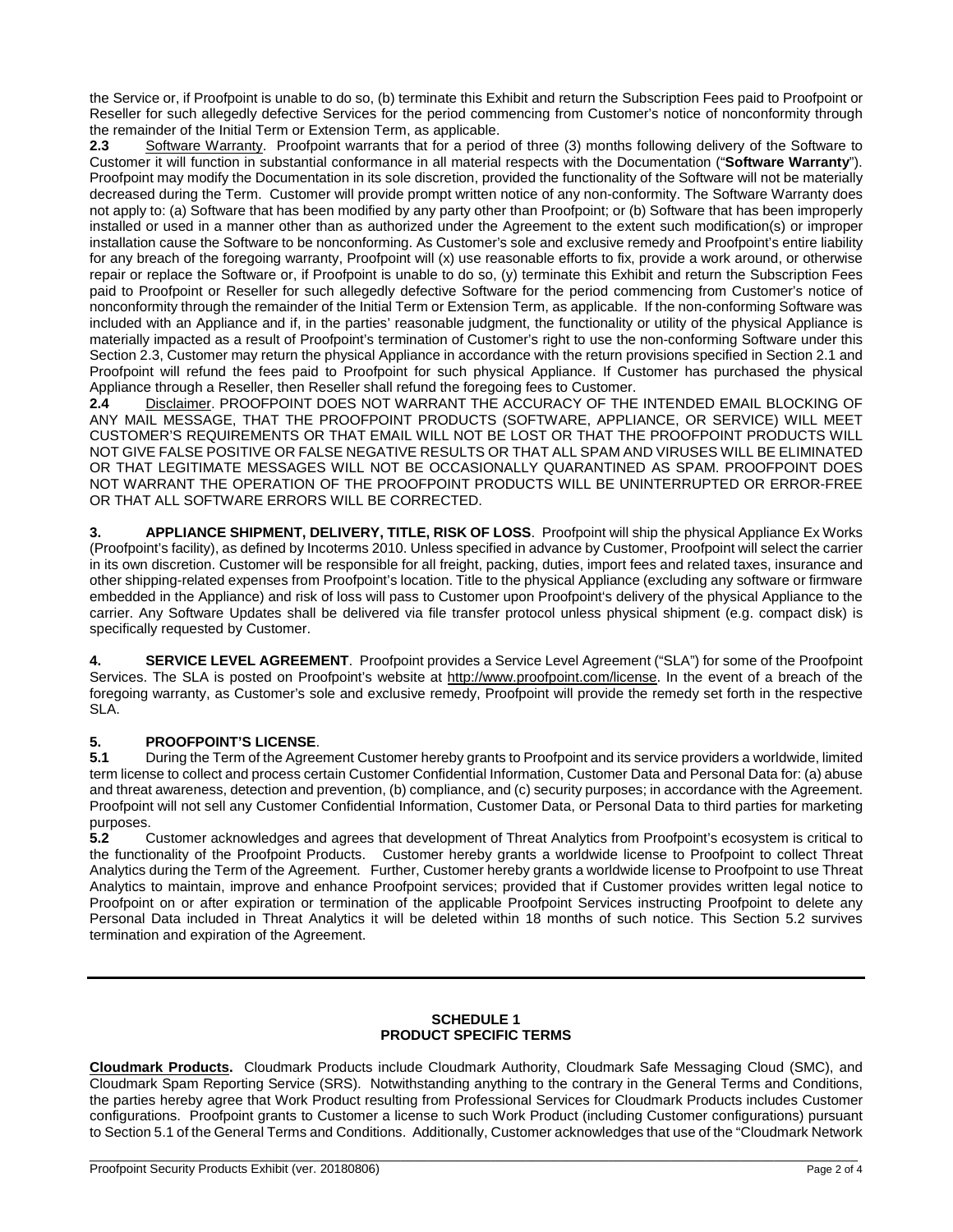Feedback System" involves sending unencrypted Customer e-mail and spam samples into this system. This process is optional for the Customer and only occurs for an email message when a User chooses to click on the "This is Spam" button or the "This is NOT spam" button for a given email message. Proofpoint analyses theses spam reports and unblock reports in order to increase the accuracy of the Proofpoint Product.

**Continuity**. Continuity is licensed on a User basis. Customer acknowledges that Continuity is only to serve as a secondary, emergency failover option in the event of failure of Customer's email service, and not to serve as a primary email archive solution or a primary failover solution. Customer is required to have a current subscription for Proofpoint email protection to use Continuity. Customer is responsible for: (i) all activities conducted under its User logins; and (ii) obtaining and maintaining any Customer Equipment and any ancillary services needed to connect to, access or otherwise use Continuity and ensuring that the Customer Equipment and any ancillary services are compatible with Continuity and comply with all configuration requirements set forth in Continuity's Documentation; and (iii) supporting and resolving any password reset issues for Continuity for Customer's Users. Customer is solely responsible for any damage or loss to a third party resulting from the Customer's own use of the Proofpoint Product in violation of: (a) applicable law; or (b) the terms and conditions of the Agreement.

**Continuity Plus**. Continuity Plus is licensed on a User basis Customer must: (i) enable the email journaling feature within Customer's Microsoft Exchange Server, or Microsoft Office 365 service; and (ii) ensure that the Customer's network has proper policies to allow journaling emails to be transmitted to the Proofpoint hostnames and IP addresses for Continuity Plus. This feature for emergency storage of outbound and intra-domain email is only supported for select versions of Microsoft Exchange Server and Microsoft Office 365. Customer is solely responsible for any damage or loss to a third party resulting from the Customer's own use of the Proofpoint Product in violation of: (a) applicable law; or (b) the terms and conditions of the Agreement.

**Domain Discover.** Customer is responsible for (i) all activities conducted under its User logins; (ii) obtaining and maintaining any necessary equipment and configurations set forth in the Documentation; and (iii) complying with all applicable laws, rules and regulations, and acquiring all necessary data subject consents. Customer is responsible for maintaining the user accounts and the security of its user names and passwords at the user level and for promptly changing or deleting any user name or password that Customer believes may have been compromised. Proofpoint reserves the right to institute password requirements (such as the length of password or the required use of numbers, symbols etc.) and to refuse registration of, or cancel passwords it deems inappropriate. The Proofpoint Products may allow Customer to interface with a variety of third party software or services (e.g., Facebook, Twitter, LinkedIn). No endorsement of any such service should be inferred as a result of any integration with the Proofpoint Products and Proofpoint is not responsible for the data, operation or functionality of such third-party services. While Proofpoint may, in its sole discretion, customize the Proofpoint Products to interoperate with various third-party services: (a) Customer is responsible for complying with the terms and policies of each such third-party service including, without limitation, any payment obligations related thereto; and (b) Proofpoint cannot guarantee that such third-party services will continue to interoperate with the Service.

**Email Protection**. Email Protection is licensed on a User basis. When using Email Protection Customer is responsible for all activities conducted under its user logins. Email Protection is for use with normal business messaging traffic only, and Customer shall not use Email Protection for the machine generated message delivery of bulk or unsolicited emails or emails sent from an account not assigned to an individual. Customer is responsible for maintaining the outbound email filtering Email Protection configuration settings to block emails identified by Proofpoint as either containing a virus or having a spam score of ninety-five (95) or higher. If Proofpoint has reason to believe that Customer has modified the outbound email configuration setting, Proofpoint reserves the right to monitor and reset such settings. Customer is solely responsible for any damage or loss to a third party resulting from the Customer's own use of the Proofpoint Product in violation of: (a) applicable law; or (b) the terms and conditions of the Agreement. Each User must be assigned a separate account on Customer's email server for sending or receiving messages or data within Customer's email system or network.

**Mail Routing Agent**. Customer is responsible for maintaining the outbound email filtering MRA configuration settings established by Proofpoint to filter and block emails identified by Proofpoint as either containing a virus or having a spam score of 95 or higher. If Proofpoint has reason to believe that Customer has modified the outbound email configuration setting, Proofpoint reserves the right to monitor and reset such settings.

**PhishAlarm & PhishAlarm Analyzer.** PhishAlarm & PhishAlarm Analyzer do not filter, scan, analyze or determine if any email received by any User of the PhishAlarm Software is a phishing attack. Other Proofpoint Products provide these functions. "User" means Customer's and its Affiliates' employees, agents, contractors, consultants or other individuals licensed to use the Proofpoint Product.

**Targeted Attack Protection (TAP)**. TAP is licensed on a User basis. Customer is solely responsible for any damage or loss to a third party resulting from the Customer's own use of the Proofpoint Product in violation of: (a) applicable law; or (b) the terms and conditions of the Agreement.

**Threat Response**. Threat Response is licensed on a User basis and interoperates with certain supported: (i) third-party data sources ("*Event Source*"); and (ii) third-party security enforcement platforms (e.g. firewalls, and web proxy servers)